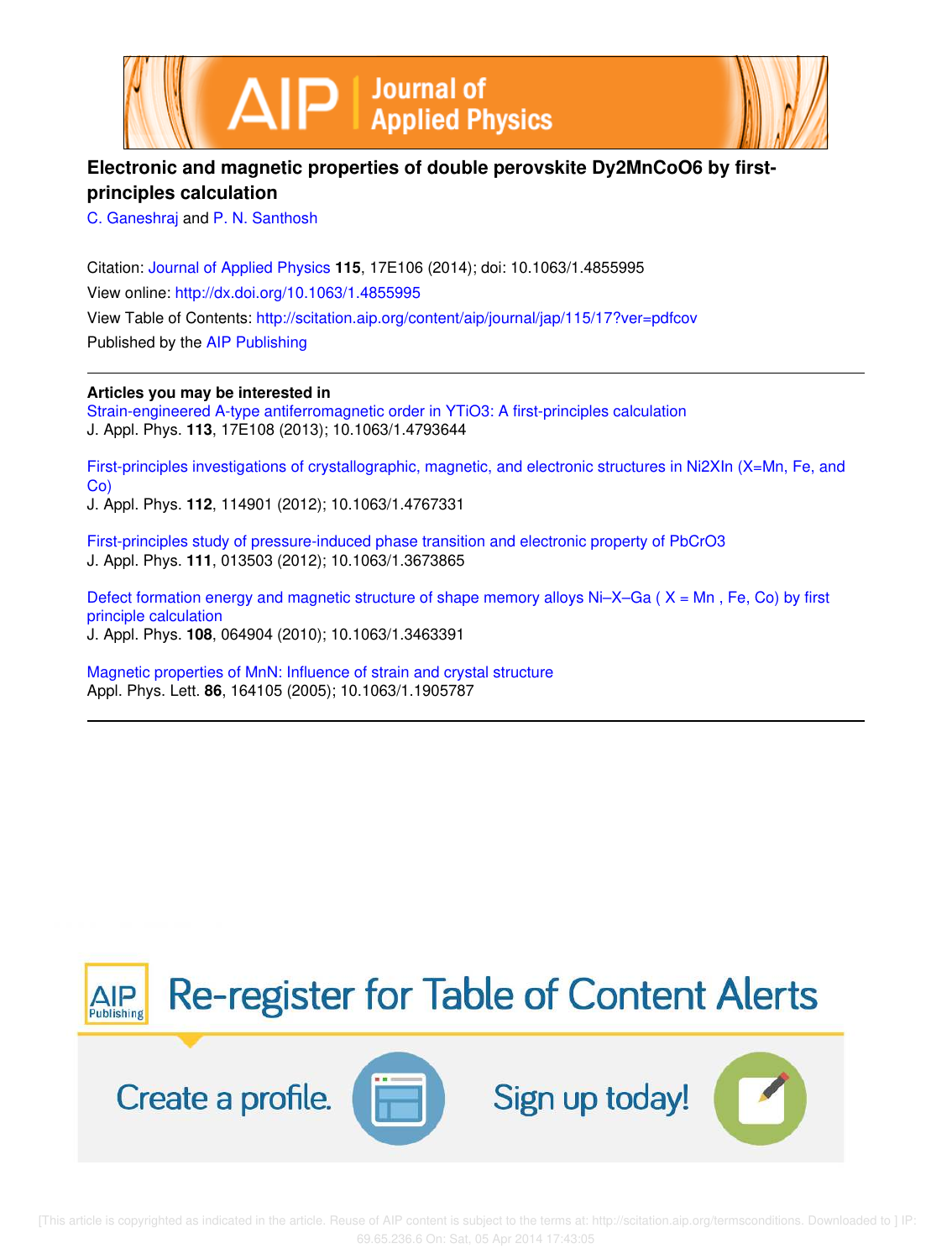

# Electronic and magnetic properties of double perovskite  $Dy_2MnCoO_6$  by first-principles calculation

C. Ganeshrai and P. N. Santhosh<sup>a)</sup>

Low Temperature Physics Laboratory, Department of Physics, Indian Institute of Technology Madras, Chennai 600 036, Tamilnadu, India

(Presented 6 November 2013; received 23 September 2013; accepted 9 October 2013; published online 7 January 2014)

Using first-principles calculation, we investigate electronic and magnetic properties of  $Dy_2MnCoO_6$ . A detailed structural optimization has been done and found that the orthorhombic structure with Mn (Co) ions aligning along the longest axis type is the most stable structure. Within the generalized gradient approximation, the spin polarized calculations predict  $Dy_2MnCoO_6$  to be a half-metallic with ferromagnetic interaction between Mn and Co ions and antiferromagnetic interaction between Dy and Mn/Co ions. We also investigate the effect of Hubbard parameter (U) on the ground state magnetic structure. For all values of Hubbard U parameter the Co ions have nonzero magnetic moment; they do not lie in low-spin state, as in  $DyCoO<sub>3</sub>$ .  $\odot$  2014 AIP Publishing LLC. [http://dx.doi.org/10.1063/1.4855995]

## I. INTRODUCTION

In the past several years, there has been considerable interest in developing multifunctional materials in which two or three of the properties, namely, ferromagnetism, ferroelectricity, and ferroelasticity, occur in single phase. The double perovskite with the formula  $A_2BB'O_6$  (A is an alkaline rare earth or rare earth element and  $B$  and  $B'$  are transition metals) have been widely studied due to the diversity in their crystal structure and its potential applications—magnetoresistance, $1,2$ magnetocaloric effect,<sup>3</sup> and magnetoelectric effect.<sup>4–6</sup>

The parent compound of  $Dy_2MnCoO_6$  (DyMnO<sub>3</sub> and  $DyCoO<sub>3</sub>$ ) were found to be formed in orthorhombic structure  $(Pbnm)$ .<sup>7</sup> In DyCoO<sub>3</sub>, the Co<sup>3+</sup> ions are diamagnetic (low spin  $t_{2g}^6$  e<sub>g</sub><sup>0</sup>, S = 0) due to the high crystal field and the magnetic ordering temperature of  $Dy^{3+}$  is around 3.6 K. The metamagnetism was also observed in DyCoO<sub>3</sub>. In DyMnO<sub>3</sub>, an incommensurate antiferromagnetic ordering of  $Mn^{3+}$  ions sets around 39 K, and a second antiferromagnetic ordering of  $Dy^{3+}$  occurs at  $5K$ .<sup>8</sup> The spontaneous polarization emerges due to spiral (cyclodial) magnetic ordering of  $Mn^{3+}$  moments at 18 K.<sup>9</sup>

 $DyMn_0$ <sub>5</sub> $Co_0$ <sub>5</sub> $O_3$  crystallizes in orthorhombic structure with space group Pnma. It shows a spontaneous magnetic ordering around 85 K and also shows a metamagnetic behaviour results from the competition between magnetic anisotropy and exchange interaction under applied magnetic field. The magnetic properties of  $DyMn<sub>0.5</sub>Co<sub>0.5</sub>O<sub>3</sub>$  arise due to the superexchange interaction of  $Mn^{4+}$ -O-Co<sup>2+</sup>. Around 5K, the Dy and Mn-Co sublattices are aligned antiferromagnetically.<sup>10,11</sup> However, no theoretical study has been carried out in order to understand the electronic and magnetic properties of  $DyMn_{0.5}Co_{0.5}O_3$ . The traditional idea was that the ferromagnetic ground state of the doped compounds, LaMn<sub>1-x</sub>Co<sub>x</sub>O<sub>3</sub>,<sup>12,13</sup> could be ascribed to Mn<sup>3+</sup>-Mn<sup>3+</sup> interaction driven by structure transition;  $\text{Co}^{3+}$  ion has been considered to stay in low spin state  $(3d^6, S=0)$ , like LaCoO<sub>3</sub>

and  $\text{DyCoO}_3$ . With this background, in this report, we try to study the electronic and magnetic properties of the double perovskite  $Dy_2MnCoO_6$  using first-principles calculation. The calculated structural parameters and magnetic moments are compared with those of experimental results.

#### II. COMPUTATIONAL DETAILS

The calculations were performed using Cambridge Serial Total Energy Package (CASTEP).<sup>14</sup> In this calculation, the Kohn-Sham wavefunctions of valence electrons are expanded to the basis set of plane waves within cutoff energy 500 eV. The interactions of electrons with ion cores were described by Vanderblit-type nonlocal ultrasoft pseudopotentials.<sup>15</sup> The exchange-correlation interactions were treated using generalized gradient approximation (GGA) within the scheme due to PBE (Perdew-Burke-Ernzerhof)<sup>16</sup> and also GGA + U method. In the GGA + U method, the effective parameter  $U_{eff} = U - J$ is adopted as an only input parameter, where U and J are Coulomb and exchange parameters, respectively. A Monkhorst-Pack mesh  $(4 \times 3 \times 4)$  of special points were chosen for sampling over Brillouin zone. Based on the convergence simulation, we chose the maximum convergent tolerant values of  $10^{-5}$  eV, 0.03 eV/ Å, and 0.001 Å for the maximum energy, -force, and -displacement, respectively.

#### III. RESULTS AND DISCUSSION

Structural optimizations and subsequent energy calculations were performed within GGA with ferromagnetic ordering of Mn and Co (with high spin) and possible positional ordering. Three different positional ordering for orthorhombic structure have been calculated: $17$  the layer by layer (2Co) and 2Mn on the ac plane) (010), the Mn (or Co) aligning on the longest axis (101), and the interlacing in which each Mn (Co) atom surrounded by six nearest Co (Mn) neighbours (111), as shown in Figure 1. While doing geometry optimization by keeping lattice constants as experimental values, it is a)Email: santhosh@physics.iitm.ac.in. Fax: +91 44 2257 4852. found that (101) positional ordering structure has lowest total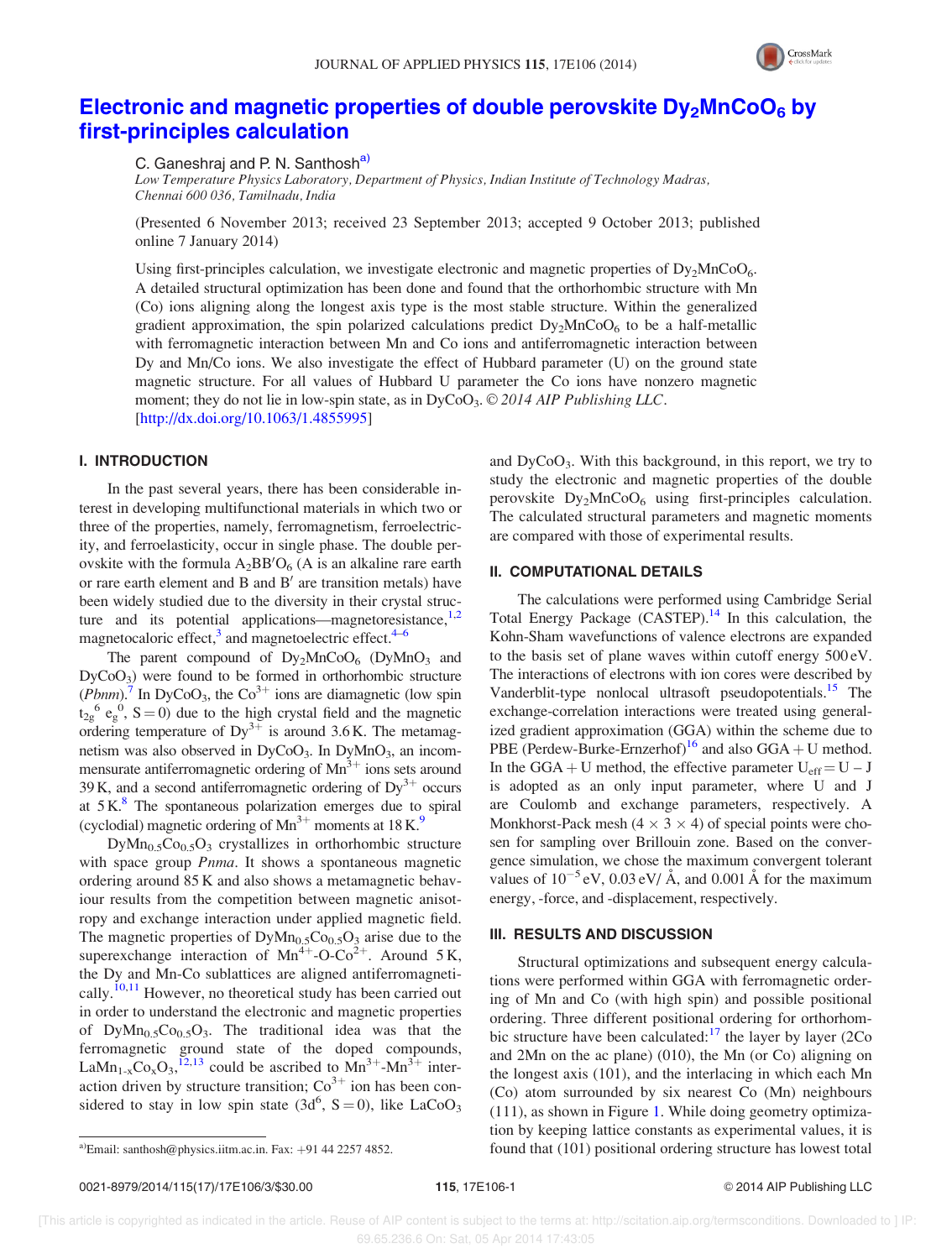

FIG. 1. (a) (010), (b) (101), and (c) (111) oriented Mn and Co layers of Dy2MnCoO6. These orientation is meant for cubic from which orthorhombic can be derived using  $a^+b^-a^+$  (Glazer's notation).

energy than that of  $(010)$  and  $(111)$  by  $31.78 \text{ meV}$  and 44.42 meV. The optimized structure values for (101) positional ordering is given in Table I. A good agreement between experimental and theoretical values are observed. The ground-state structure possesses the monoclinic symmetry and the space group is  $P2_1/m$  with an additional symmetry lowering due to different B cations (Mn and Co).

We calculated the density of states (DOS) with (101) positional ordering (Figure  $2(a)$ ) by the GGA method and found that the system possess half-metallic nature, in contrast to the experimentally observed insulating behaviour.<sup>11</sup> The failure of the GGA in describing the electronic structure of transition metal oxides is known to be associated with an inadequate description of the strong-correlation effects. The minority up-spin bands (Figure  $2(a)$ ) cross the Fermi level while majority down-spin bands exhibits a band gap of  $\sim 0.656 \, \text{eV}$ .<sup>17</sup> In the approximate octahedral crystal field, the Mn and Co 3d states are split into upper  $e_{g}$  and lower  $t_{2g}$ states. In Figure 2(b), the Mn t $\uparrow$ <sub>2g</sub> states (the arrow represents the spin direction) center at  $\sim$  -2.17 eV and e $\int_{\mathcal{R}}$  states at  $\sim$  -0.385 eV and also spread through Fermi level, while Co

TABLE I. Calculated positions of atoms in the unit cell and comparison with the experimental data (given in parentheses). The co-ordinates (Wyckoff positions) presented for comparison between calculated and real structures are in the Pnma space group.

|                | X              | V              | z              | Occupancy |
|----------------|----------------|----------------|----------------|-----------|
| Dy             | 0.0674(0.0703) | 0.25(0.25)     | 0.9865(0.9852) |           |
| Mn/Co          | 0(0)           | 0(0)           | 0.4998(0.5)    | 0.5/0.5   |
| O <sub>1</sub> | 0.4694(0.4662) | 0.2499(0.25)   | 0.1014(0.1006) |           |
| O <sub>2</sub> | 0.3014(0.2982) | 0.0492(0.0529) | 0.6930(0.6917) |           |



FIG. 2. Calculated (a) total DOS, Partial DOS of (b) Mn d, (c) Co d and (d) O p orbitals (minority spin states are shown as positive) using GGA method.

 $t\uparrow_{2g}$  states center at  $\sim -1.26 \text{ eV}$  and  $e\uparrow_{g}$  states at  $\sim$  -0.4603 eV and also spread through Fermi level, as shown in Figure 2(c). The more dispersion of the  $e_{\rm g}$  states of Mn and Co is due to larger overlap between  $e_{g}$  and O 2p states in comparison with that between  $t_{2g}$  and O 2p states (Figures 2(b)–2(d)). In Dy<sub>2</sub>MnCoO<sub>6</sub>, Mn e $\uparrow_g$  states partly overlap with empty Co  $e \uparrow_{g}$  (Figures 2(b) and 2(c)), which induces the occupied Mn e $\uparrow_g$  to fill the empty Co e $\uparrow_g$ . This charge compensation mechanism brings the non Jahn-Teller active  $Mn^{4+}$  and  $Co^{2+}$  ions. A similar kind of mixed and variable valances has been experimentally found in  $La_2MnCoO<sub>6</sub>.<sup>18</sup>$ 

However, to the best of our knowledge, no detailed Xray photoelectron spectroscopic (XPS) studies has been reported on  $Dy_2MnCoO_6$  to identify the spin state of Mn and Co ions. One need to do XPS studies to understand the spin states of Mn and Co ions.

The magnetic moment of Mn, Co, and Dy ions are  $\sim$  -3.66  $\mu_{\rm B}$ ,  $\sim$  -0.54  $\mu_{\rm B}$ , and  $\sim$ 5.15  $\mu_{\rm B}$ , respectively. Here,  $Co^{3+}$  do not lie in the low spin state  $(t_{2g}^6 e_g^0, \dot{S} = 0),^{12}$  they do have small magnetic moments much lesser than Mn ions, due to overlap of Co 3d and O 2p states (Figures  $2(c)$  and  $2(d)$ ). The magnetic moment of O ion is  $\sim \pm 0.02 \mu_{\text{B}}$ , arises due to strong hybridization of Mn (Co) 3d-O 2p states and Dy 4f-O 2p states. From the values of the magnetic moments of Dy, Mn, and Co, one can conclude that Mn and Co ions are coupled ferromagnetically whereas the Dy ions interacts antiferromagnetically with Mn/Co sublattices and it is also experimentally observed.<sup>11</sup> A similar kind of behaviour has been experimentally observed in TbMn<sub>0.5</sub>Co<sub>0.5</sub>O<sub>3.06</sub><sup>19</sup> and HoMn<sub>0.5</sub>Co<sub>0.5</sub>O<sub>3</sub>.<sup>20</sup>

The spin density of  $Dy_2MnCoO_6$  is shown in Figure 3(a). The spin density illustrates graphically the difference between the up and down spin density. The spin density of Dy ions is antiparallel to that of Mn/Co ions, as shown in Figure  $3(a)$ . The antiferromagnetic interaction between Dy and Mn/Co sublattice can be ascribed to the exchange interaction between Dy 4f and Mn/Co 3d electrons, which are mediated by O 2p states. Figure  $3(b)$  shows the spin density of Mn have quite spherical spin magnetic density due to its half filled  $e_{\rm g}$  states  $(t_{2g}^3 e_g^1)$ . The Co ions has star shaped spin magnetic density

 [This article is copyrighted as indicated in the article. Reuse of AIP content is subject to the terms at: http://scitation.aip.org/termsconditions. Downloaded to ] IP: 69.65.236.6 On: Sat, 05 Apr 2014 17:43:05